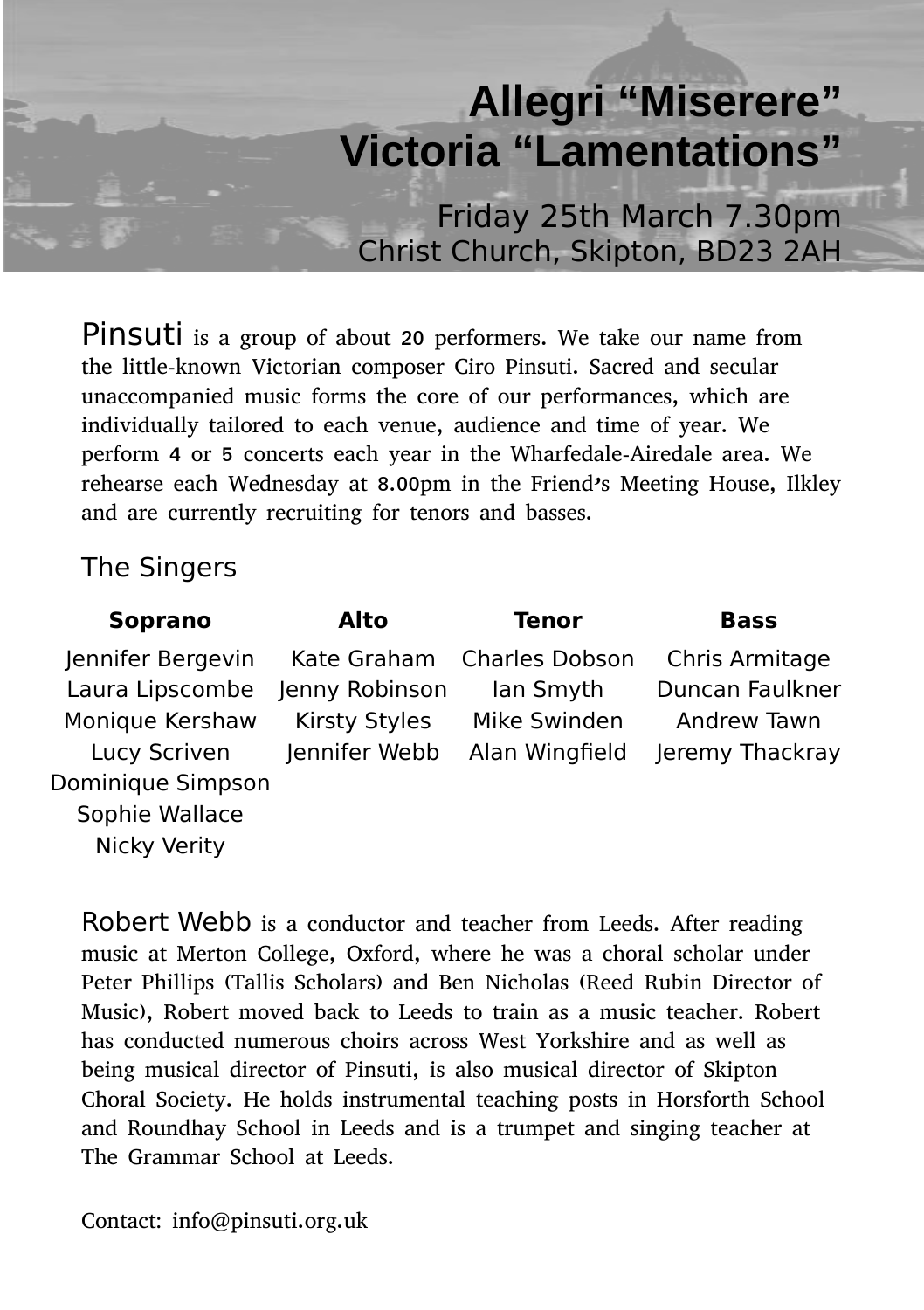# **Programme**

Allegri: Miserere

Victoria: Responsaries for Maundy Thursday Amicus meus Iudas mercator pessimus

Whitacre: Sainte-Chapelle Victoria: Maundy Thursday Lamentations Incipit lamentatio Jeremiae Vau. Et Egressus Est Iod. Manum suam

Webb: Gloria

#### **Interval**

Górecki: Totus tuus

Victoria: Responsaries for Good Friday Tamquam ad latronem Tenebrae factae sunt

Mealor: Locus iste

Victoria: Good Friday Lamentations Heth. Cogitavit Dominus Lamed. Matribus suis dixerunt Aleph. Ego vir

Palestrina: Gloria from the Missa Papae Marcelli

#### **Forthcoming concert**

Our next outing is something a little different and definitely more summery. We will be alongside Tempo Feliz, a Leeds based Brazilian fusion band, performing Misa Criolla by Ariel Ramirez. Saturday 16<sup>th</sup> July 2022, 7.30pm at St Andrew's Church Hall, Skipton. See our website for updates [www.pinsuti.org.uk](http://www.pinsuti.org.uk/) or find our more about Tempo Feliz at [tempofeliz.bandcamp.com](http://tempofeliz.bandcamp.com/).

Contact: info@pinsuti.org.uk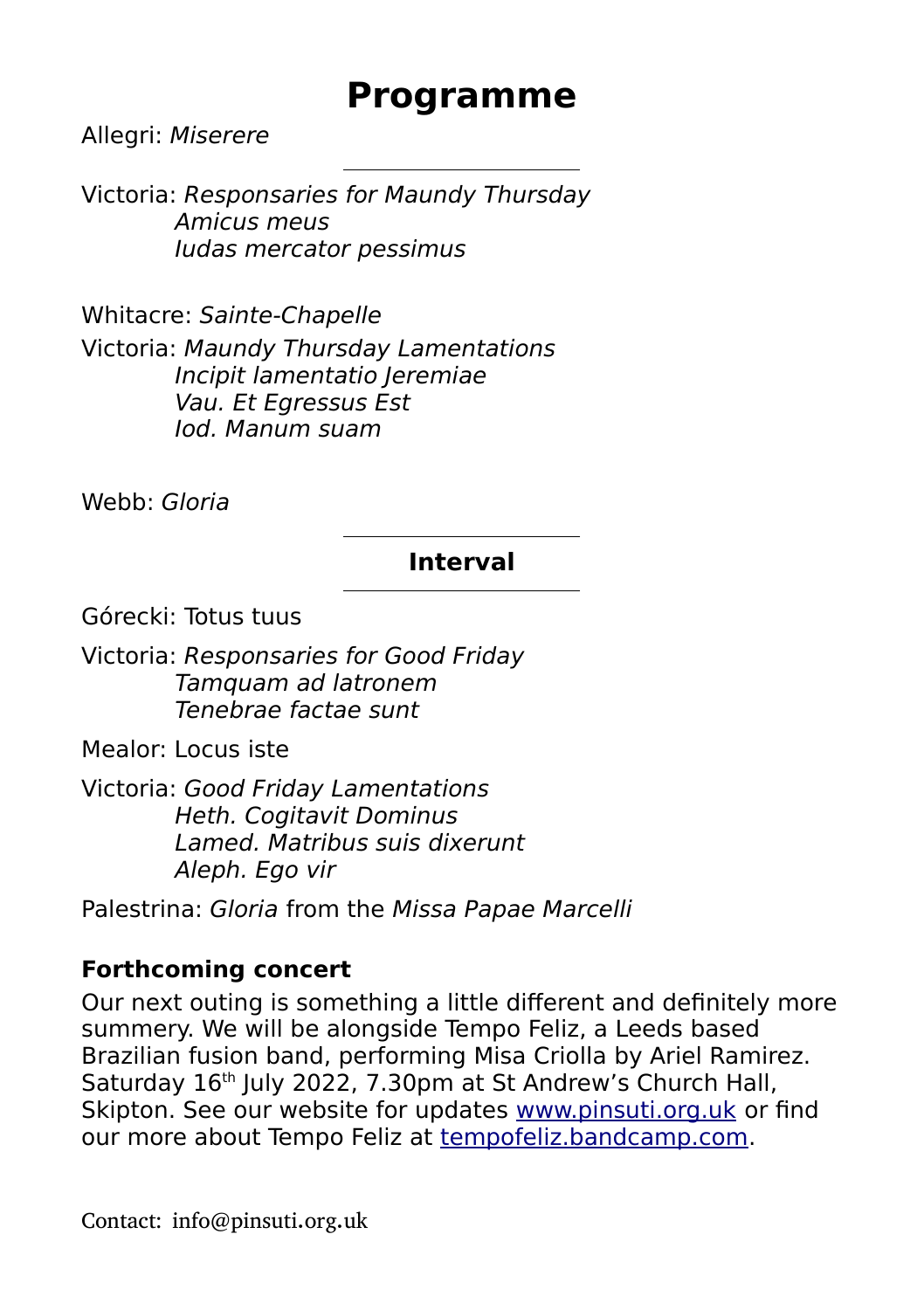# **The Lamentations of Jeremiah (Victoria)**

In 586BCE Jerusalem, the capital of Judah, was sacked following an 18 month siege by the Babylonians led by their king,

Nebuchadnezzar II. The city was destroyed and the Judeans exiled to Babylon. The lamentations are a collection of poems, attributed to the prophet Jeremiah, lamenting this destruction.

The tone is bleak: God does not speak, the degree of suffering is presented as overwhelming, and expectations of future redemption are minimal. Nonetheless, the author repeatedly makes clear that the city (and even the author himself) had profusely sinned against God, to which God had strongly responded. In doing so the author does not blame God but rather presents him as righteous, just and sometimes even as merciful.

The poems are each preceded by a letter of the Hebrew alphabet, hence we hear Aleph and Beth in the first of the Maundy Thursday lamentations, Vau in the second and Iod and Caph in the third. The translations are set out below:

| ALEPH. Quomodo sedet sola<br>civitas plena populo!<br>Facta est quasi vidua domina<br>gentium;<br>princeps provinciarum facta est<br>sub tributo. | ALEPH. How lonely sits the city<br>that was full of people!<br>How like a widow has she<br>become, she that was great<br>among the nations!<br>She that was a princess among<br>the cities has become a vassal. |
|---------------------------------------------------------------------------------------------------------------------------------------------------|-----------------------------------------------------------------------------------------------------------------------------------------------------------------------------------------------------------------|
| BETH. Plorans ploravit in nocte,                                                                                                                  | BETH. She weeps bitterly in the                                                                                                                                                                                 |
| et lacrimæ ejus in maxillis ejus:                                                                                                                 | night, tears on her cheeks;                                                                                                                                                                                     |
| VAU. Et egressus est a filia Sion                                                                                                                 | VAU. From the daughter of Zion                                                                                                                                                                                  |
| omnis decor ejus;                                                                                                                                 | has departed all her majesty.                                                                                                                                                                                   |
| facti sunt principes ejus velut                                                                                                                   | Her princes have become like                                                                                                                                                                                    |
| arietes non invenientes pascua,                                                                                                                   | harts that find no pasture;                                                                                                                                                                                     |
| et abierunt absque fortitudine                                                                                                                    | they fled without strength before                                                                                                                                                                               |
| ante faciem subsequentis.                                                                                                                         | the pursuer.                                                                                                                                                                                                    |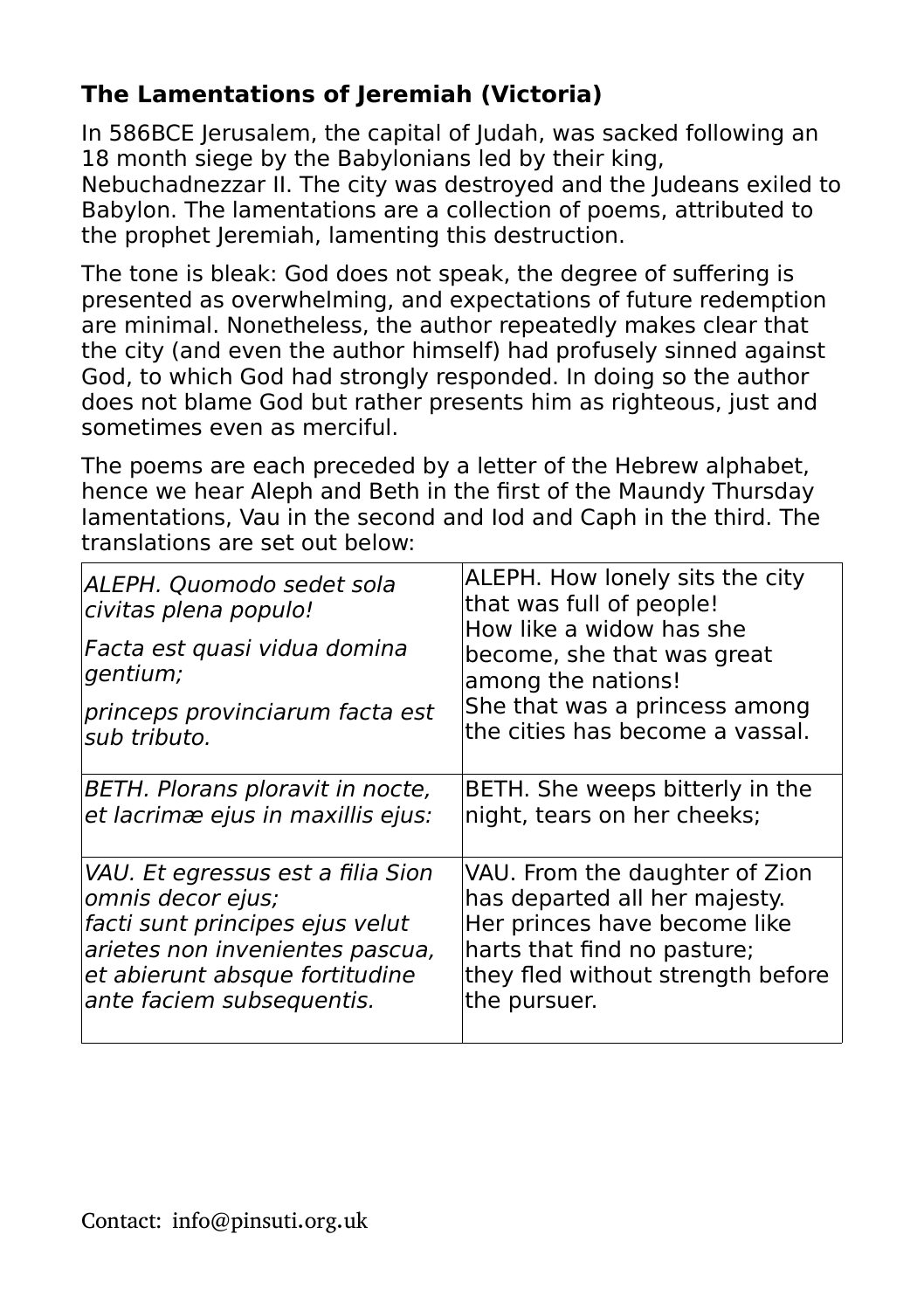| JOD. Manum suam misit hostis ad IOD. The enemy has stretched<br>omnia desiderabilia ejus, quia<br>vidit gentes ingressas<br>sanctuarium suum, de quibus<br>præceperas ne intrarent in<br>ecclesiam tuam.            | out his hands over all her<br>precious things; yea, she has<br>seen the nations invade her<br>sanctuary, those whom thou<br>didst forbid to enter thy<br>congregation. |
|---------------------------------------------------------------------------------------------------------------------------------------------------------------------------------------------------------------------|------------------------------------------------------------------------------------------------------------------------------------------------------------------------|
| CAPH. Omnis populus ejus<br>gemens, et quærens panem;<br>dederunt pretiosa quæque pro cibo treasures for food to revive their<br>ad refocillandam animam. Vide,<br>Domine, et considera quoniam<br>facta sum vilis! | CAPH. All her people groan as they<br>search for bread; they trade their<br>strength. "Look, O Lord, and<br>behold, for I am despised."                                |

In the Good Friday lamentations we first hear Heth, then Lamed and Mem, and finally two versions of Aleph

| <b>HETH. Cogitavit Dominus</b><br>dissipare murum filiæ Sion;<br>tetendit funiculum suum, et non<br>avertit manum suam a<br>perditione:<br>luxitque antemurale, et murus<br>pariter dissipatus est. | HETH. The Lord determined to lay<br>in ruins the wall of the daughter<br>of Zion:<br>he marked it off by the line; he<br>restrained not his hand from<br>destroying;<br>he caused rampart and wall to<br>lament, they languish together. |
|-----------------------------------------------------------------------------------------------------------------------------------------------------------------------------------------------------|------------------------------------------------------------------------------------------------------------------------------------------------------------------------------------------------------------------------------------------|
| LAMED. Matribus suis dixerunt:<br>Ubi est triticum et vinum?<br>cum deficerent quasi vulnerati in<br>plateis civitatis,                                                                             | They cry to their mothers,<br>"Where is bread and wine?"<br>as they faint like wounded men in<br>the streets of the city,                                                                                                                |
| MEM. Cui comparabo te, vel cui<br>assimilabo te, filia Jerusalem?<br>cui exæquabo te, et consolabor<br>te, virgo, filia Sion?                                                                       | MEM. What can I say for you, to<br>what compare you, O daughter of<br>Jerusalem?                                                                                                                                                         |
| ALEPH. Ego vir videns<br>paupertatem meam in virga<br>indignationis ejus.<br>ALEPH. Me minavit, et adduxit in<br>tenebras, et non in lucem.                                                         | ALEPH. I am the man who has<br>seen affliction under the rod of<br>his wrath;<br>ALEPH. he has driven and<br>brought me into darkness without<br>any light;                                                                              |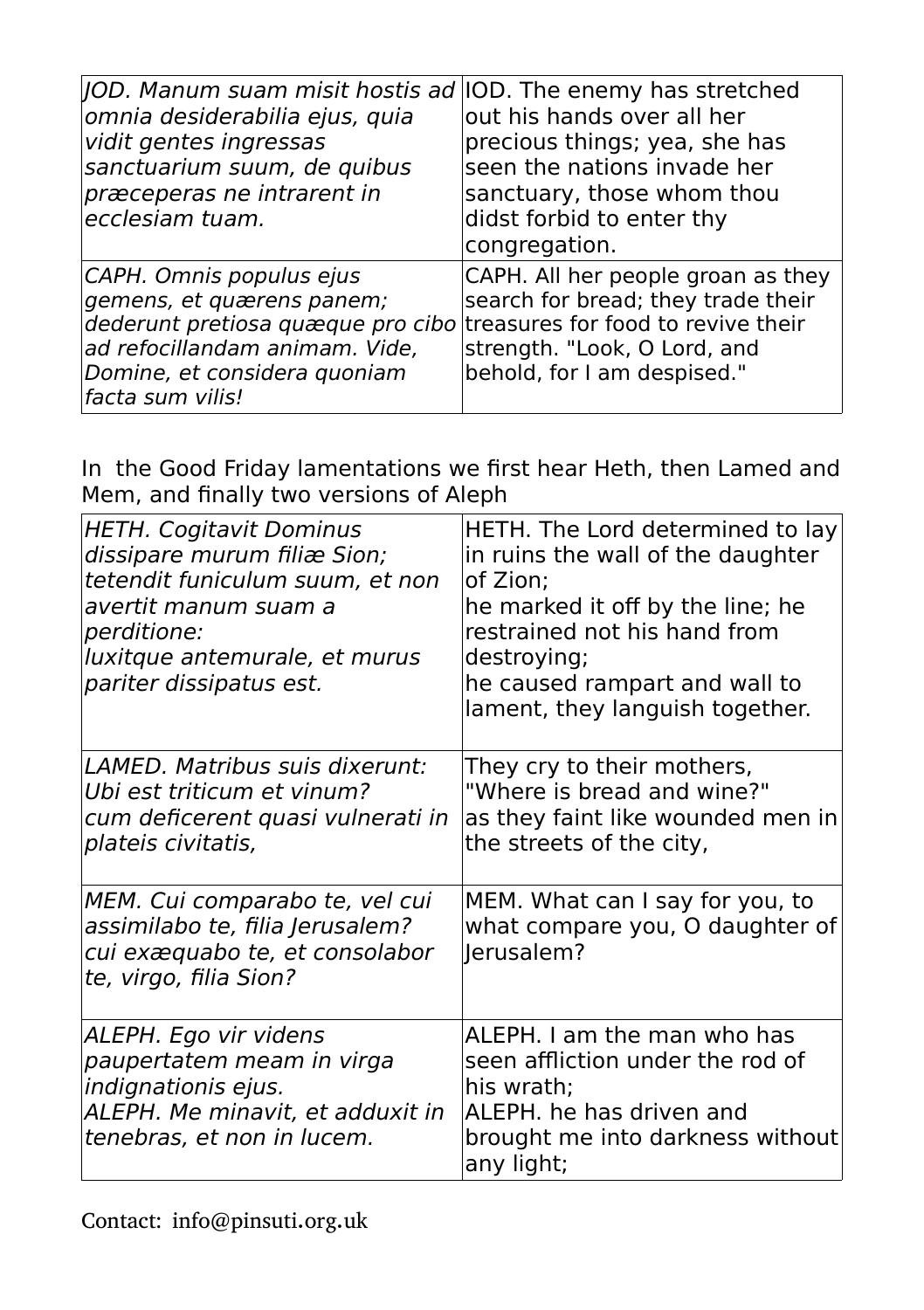At the conclusion of each lamentation we hear "Ierusalem. convertere ad Dominum Deum tuum" which translates as "Jerusalem, return unto the Lord your God".

# **Miserere (Allegri)**

Miserere (full title: Miserere mei, Deus, "Have mercy on me, O God") is a setting of Psalm 50 by Italian composer Gregorio Allegri. It was composed during the reign of Pope Urban VIII, probably during the 1630s, for the exclusive use of the Sistine Chapel during the Tenebrae services of Holy Week. It is written for two choirs, of five and four voices respectively, singing alternately and joining to sing the ending in 9-part polyphony.

# **Sainte-Chapelle (Whitacre)**

Sainte-Chapelle was written by Eric Whitacre to celebrate the 40th Anniversary of The Tallis Scholars and first performed in St Paul's Cathedral, London, on March 7th, 2013. The piece we hear was revised by the composer almost completely from his first attempt, with only the "Sanctus" motif remaining from the original. It tells the story of an innocent girl entering the church of Sainte-Chapelle in Paris. She is transfixed by the glorious stained glass in the church as the angelic figures in the glass start singing to her. The text, sung in Latin, translates as:

An innocent girl entered the chapel; And the angels in the glass softly sang "Hosanna in the highest!"

The innocent girl whispered "Holy! Holy! Holy!"

Light filled the chamber, many-coloured light; she heard her voice echo "Holy! Holy! Holy!"

Softly the angels sang "Lord God of Hosts, Heaven and earth are full of your glory! Hosannah in the highest! Hosannah in the highest!"

Her voice becomes light and the light sings "Holy! Holy! Holy!"

The light sings softly "Lord God of Hosts, Heaven and earth are full of your glory!"